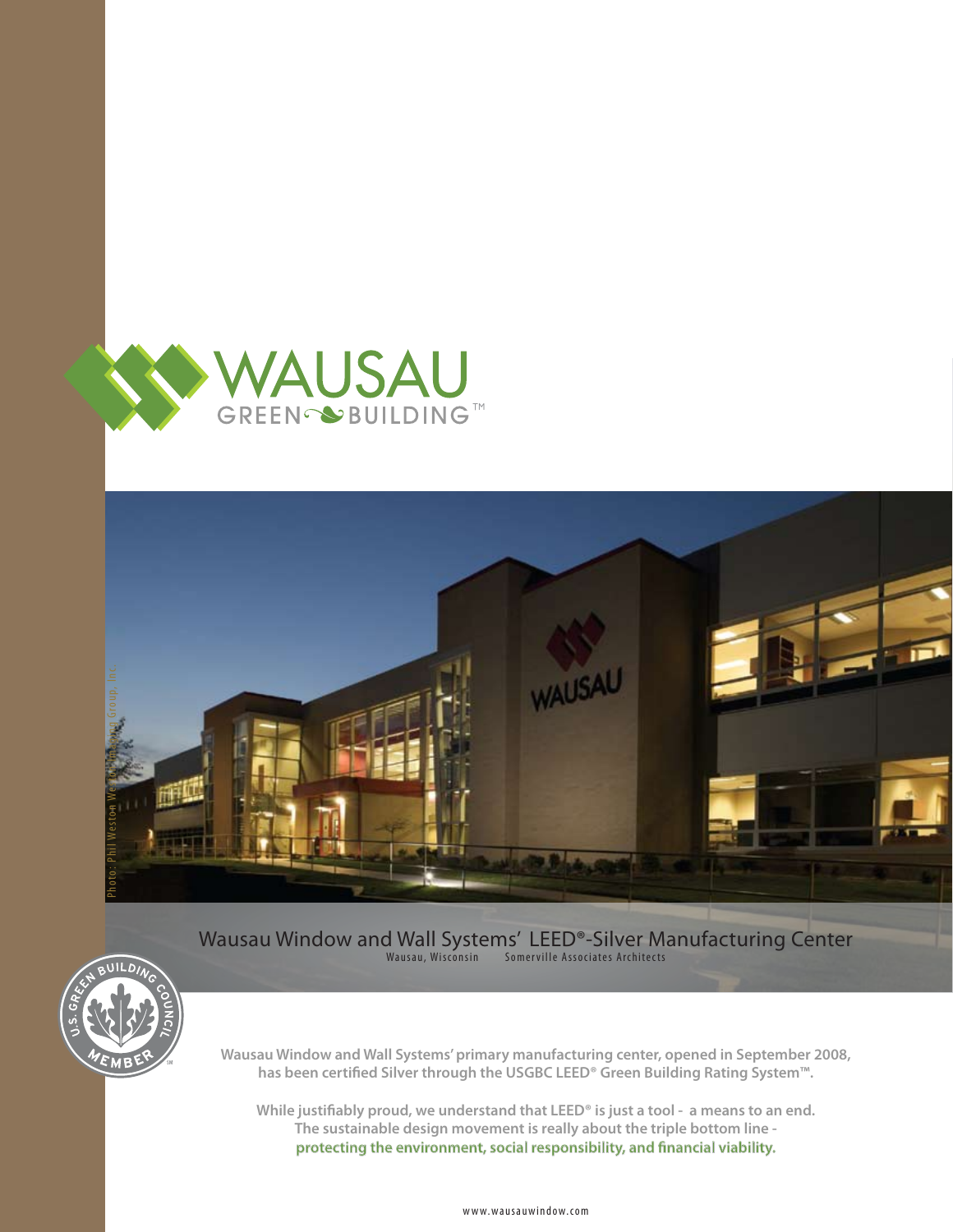### SUSTAINABLE BUILDING DESIGN FEATURES

- Spectrally selective Viracon glass
- Thermal barrier Wausau window and curtainwall frames
- Use of recycled and regional content  $\bullet$
- Natural landscaping, storm water management, and alternative transportation accommodations
- Low-flow plumbing fixtures
- High-efficiency HVAC designed to use air compressor waste heat
- White roof
- Tri-level lighting, with energy-saving lamps and ballasts
- **Exterior lighting designed to prevent light pollution**

# SUSTAINABLE CONSTRUCTION PRACTICES and OPERATION

- Construction waste recycling
- Facility manager electrical load shedding
- Advanced commissioning  $\bullet$
- Significant utility cost savings documented annually

### SUSTAINABLE MANUFACTURING PROCESSES

- Minimized packaging materials in receiving and shipping
- Scrap recycling: aluminum, steel, cardboard, wood, glass, fluorescent bulbs, paper, beverage containers, toner cartridges, electronic equipment
- "Paperless" environment supported by Wausau ShopView™ software
- 100% VOC-capture spray painting of durable AAMA 2605-tested fluoropolymer
- No-VOC finish options: Powder coatings and durable Class I anodic finishes
- Resource-wasting internal rework minimized through Lean/Six Sigma

## SUSTAINABLE BUSINESS PRACTICES

- Leadership within industry trade organizations and research groups
- Design charettes supported with pre-bid engineering
- All operable windows are durable, cycle-tested AW-Class
- LEED-GAs on staff
- Award-winning safety performance  $\bullet$
- Extruded aluminum frames contain recycled content averaging 70% or greater





Wausau Manufacturing Center **Access Access** Aerial view







CNC machining center





High-efficiency HVAC Spectrally-selective glass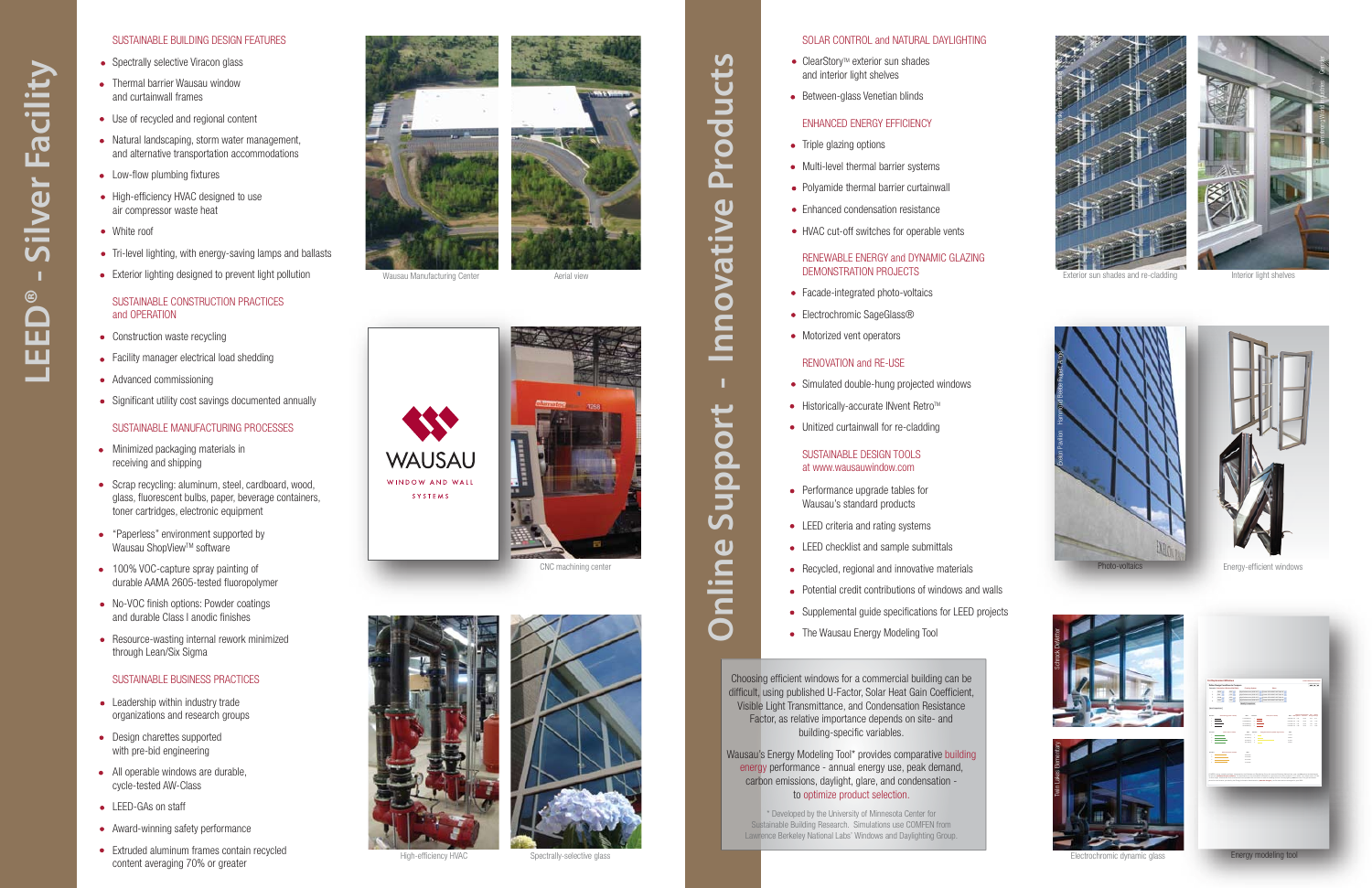### SOLAR CONTROL and NATURAL DAYLIGHTING

- ClearStory™ exterior sun shades and interior light shelves
- Between-glass Venetian blinds

# ENHANCED ENERGY EFFICIENCY

- $\bullet$ Triple glazing options
- Multi-level thermal barrier systems  $\bullet$
- Polyamide thermal barrier curtainwall
- Enhanced condensation resistance  $\bullet$
- HVAC cut-off switches for operable vents

# RENEWABLE ENERGY and DYNAMIC GLAZING DEMONSTRATION PROJECTS

- Facade-integrated photo-voltaics
- Electrochromic SageGlass®
- Motorized vent operators

#### RENOVATION and RE-USE

- Simulated double-hung projected windows
- Historically-accurate INvent Retro™  $\bullet$
- Unitized curtainwall for re-cladding

#### SUSTAINABLE DESIGN TOOLS at www.wausauwindow.com

- LEED criteria and rating systems
- Recycled, regional and innovative materials
- Potential credit contributions of windows and walls  $\bullet$
- Guide specifications include LEED criteria  $\bullet$
- The Wausau Energy Modeling Tool  $\bullet$

Choosing efficient windows for a commercial building can be difficult, using published U-Factor, Solar Heat Gain Coefficient, Visible Light Transmittance, and Condensation Resistance Factor, as relative importance depends on site- and building-specific variables.

Wausau's Energy Modeling Tool\* provides comparative building energy performance - annual energy use, peak demand, carbon emissions, daylight, glare, and condensation to optimize product selection.

\* Developed by the University of Minnesota Center for Sustainable Building Research. Simulations use COMFEN from Lawrence Berkeley National Labs' Windows and Daylighting Group.





Exterior sun shades and re-cladding





Photo-voltaics

Energy-efficient windows





Electrochromic dynamic glass **Energy modeling tool**